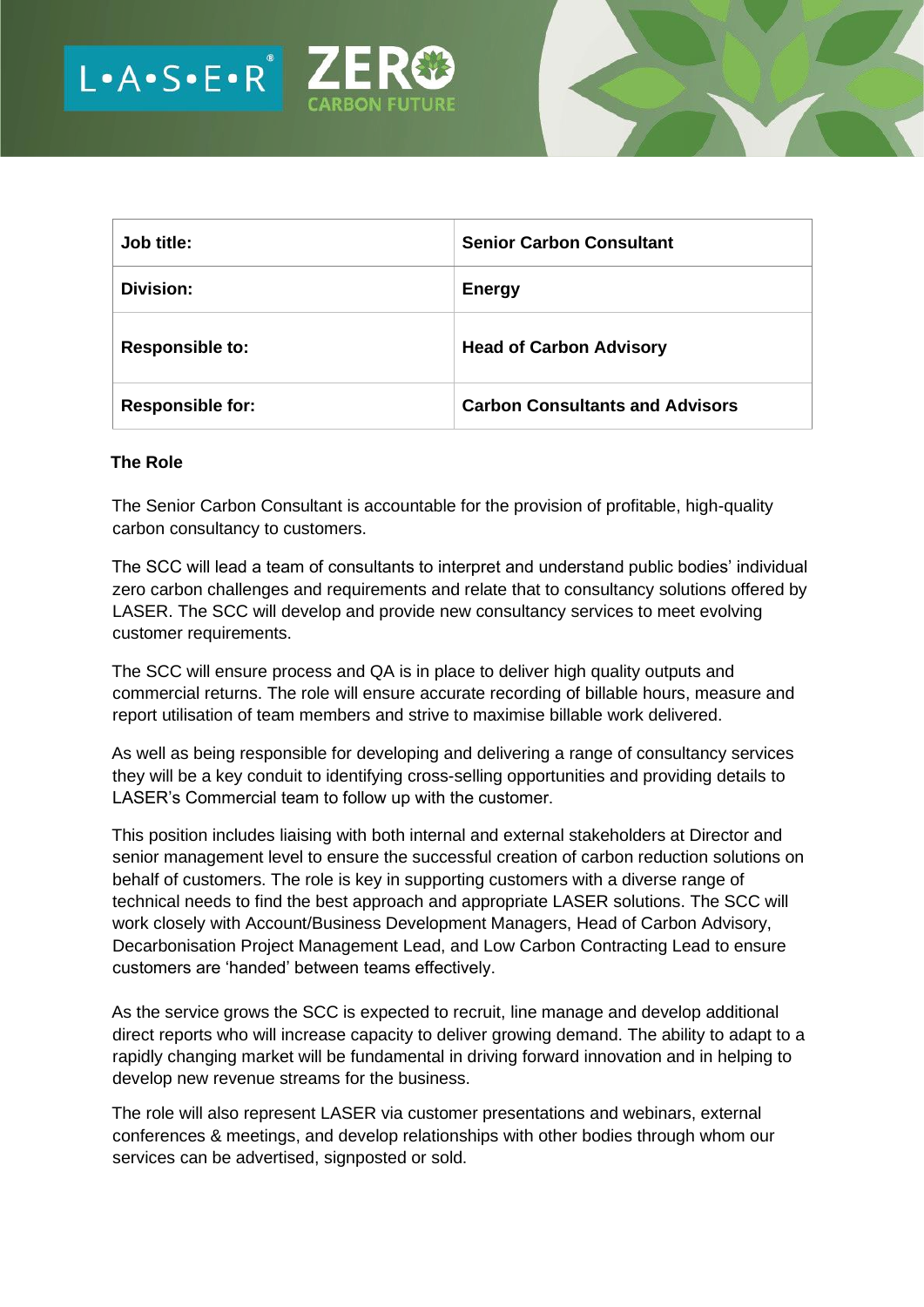# $L A \cdot S \cdot E \cdot R^*$



## **Key Duties**

The role's main responsibilities will involve (but not be limited to):

- Represent LASER to customers as a technical carbon & energy management expert via remote and face to face meetings, conference presentations and LASER webinars.
- Provide paid consultancy services. Devise, define price and deliver those services.
- Monitor and manage paid for utilisation of the team to maximise commercial returns.
- Monitor and manage quality of outputs and services offered by the team.
- Develop relationships with large public sector customers acting as a trusted advisor.
- Write and oversee carbon reduction programmes (multiple projects at multiple sites) in LASER customer sites, demonstrating how LASER's services and frameworks can be used to implement carbon reduction projects.
- Recruit, line manage and develop carbon consultants to increase capacity as the service area grows.
- Lead the team and develop team members to improve performance and grow capabilities.
- Work with marketing and commercial teams to target potential customer groups and segments and support the production of marketing plans and provide technical input into sales proposals.
- Develop and maintain expertise on carbon saving project funding sources, technologies and practices, and advise customers on opportunities.
- Flag opportunities to change or expand the service based on customer interaction, and play a leading role in driving service change/improvement.
- Identify and implement opportunities for new carbon consultancy services.

# **Health, Safety & Wellbeing Considerations**

This role involves undertaking duties which include the Health, Safety and wellbeing issues outlined below. Please be aware of these, when considering your suitability for the role.

- Regular use of Screen Display Equipment
- Driving to customer sites throughout the UK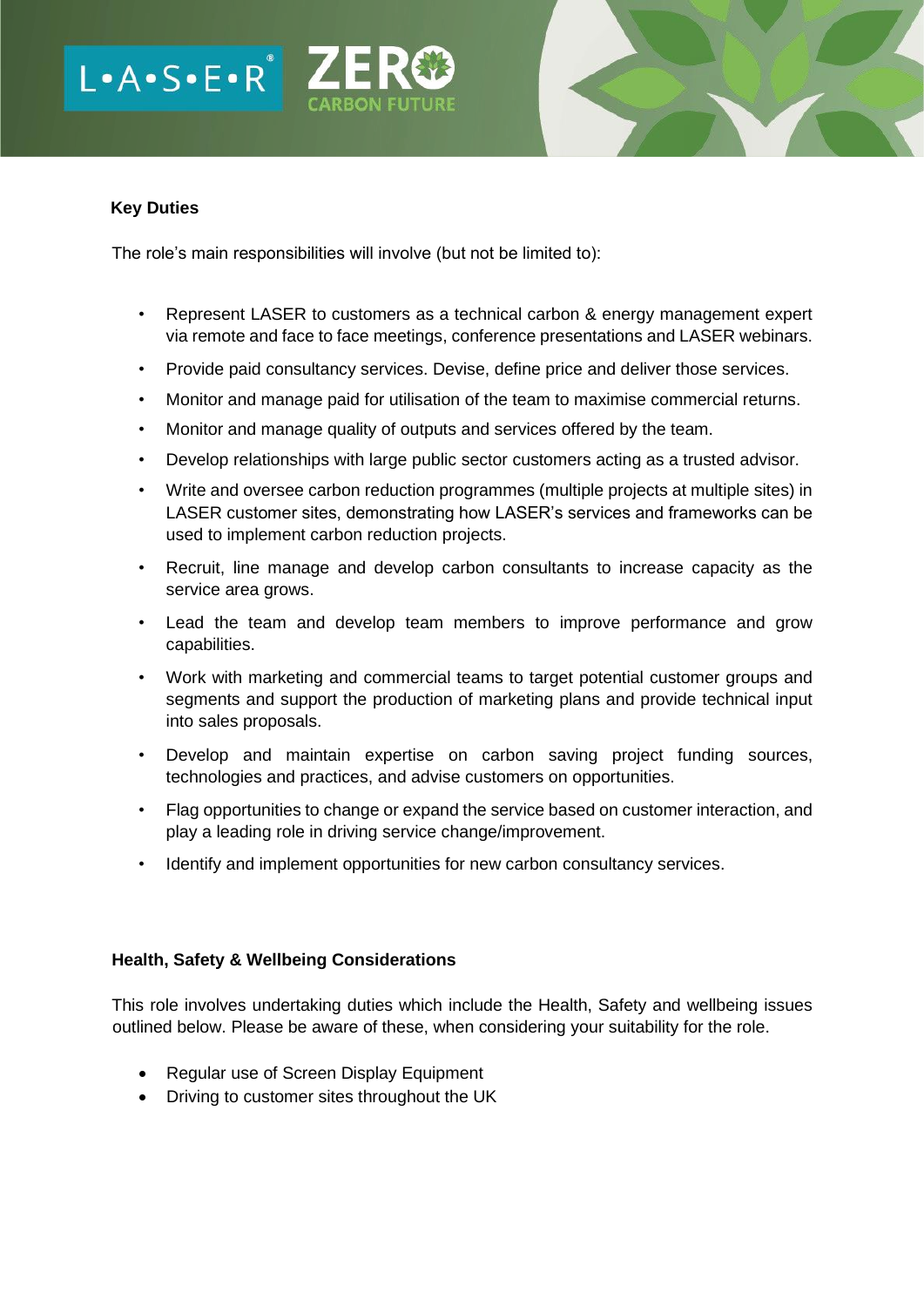



## **Other duties:**

**Health and Safety:** Adhere to the corporate policy on Health and Safety at work as well as taking responsibility for Health and Safety within the area of your control.

**Equality and Diversity:** Work positively in an equal opportunity and diverse environment and respect the unique contribution of every individual.

**Environmental Awareness:** To support the organisation's corporate Environment Policy by complying with relevant environmental legislation and carrying out your duties in an environmentally responsible manner.

## **Internal & External Relationships**

#### **Internal:**

Successful internal relationships will need to be developed with:

- All colleagues within the Energy Division
- Colleagues within People and Culture Team

## **External:**

Successful external relationships will need to be developed with:

- Customer (new and existing) contacts at all levels
- Funding bodies e.g. Salix or contracted funding providers
- Other public/3<sup>rd</sup> sector organisations such as the Energy Hubs, APSE etc

#### **Person Specification**

The Person Specification details the necessary skills, qualifications, experience or other attributes needed to carry out the job. Please be aware that your application will be measured against the criteria published below.

| <b>Qualifications / Training</b>                                                    | <b>Essential</b> | <b>Desirable</b> | Assessed<br>via* |
|-------------------------------------------------------------------------------------|------------------|------------------|------------------|
| Degree-level Qualification (engineering, carbon or<br>similar technical discipline) |                  |                  |                  |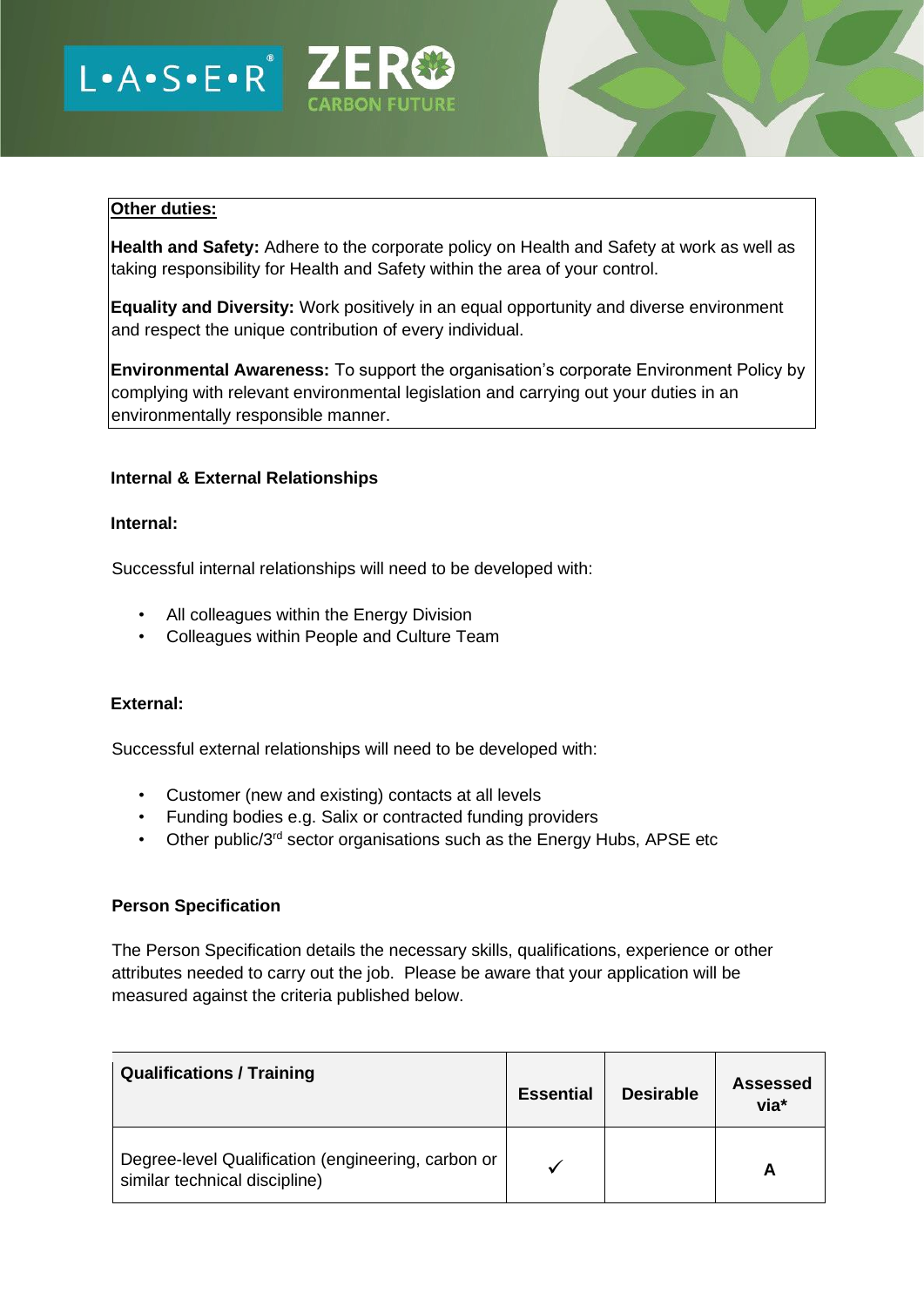

Professional membership e.g. Energy Institute, │ │ │ │ │ │ │ │ **A**<br>CIBSE etc

| A |  |
|---|--|
|---|--|

| <b>Experience / Knowledge</b>                                                                                     | <b>Essential</b> | <b>Desirable</b> | <b>Assessed</b><br>via* |
|-------------------------------------------------------------------------------------------------------------------|------------------|------------------|-------------------------|
| An understanding of the wider Energy Industry                                                                     |                  |                  | A                       |
| Detailed knowledge of wide range of energy and<br>carbon saving technologies                                      |                  |                  |                         |
| Experience of instigating and delivering a range<br>carbon saving projects, of significant scale, in<br>buildings |                  |                  |                         |
| Experience of managing, leading and coaching<br>highly successful teams.                                          |                  |                  | A/I                     |
| Monitoring consultancy billable hours and<br>maximising utilisation of consultants                                |                  |                  |                         |
| Experience of consulting for public sector<br>organisations                                                       |                  |                  |                         |
| Co-ordinate or producing bids for funding e.g.<br>Government grants for energy projects.                          |                  |                  |                         |
| Understanding of public sector procurement<br>processes                                                           |                  | ✓                |                         |
| Experience of public speaking for example at<br>conferences or technical forums                                   |                  |                  |                         |
| Experience in influencing others, overcoming<br>opposition and encouraging change                                 |                  |                  |                         |
| Significant experience of providing energy<br>saving/carbon reduction consultancy in buildings                    |                  |                  |                         |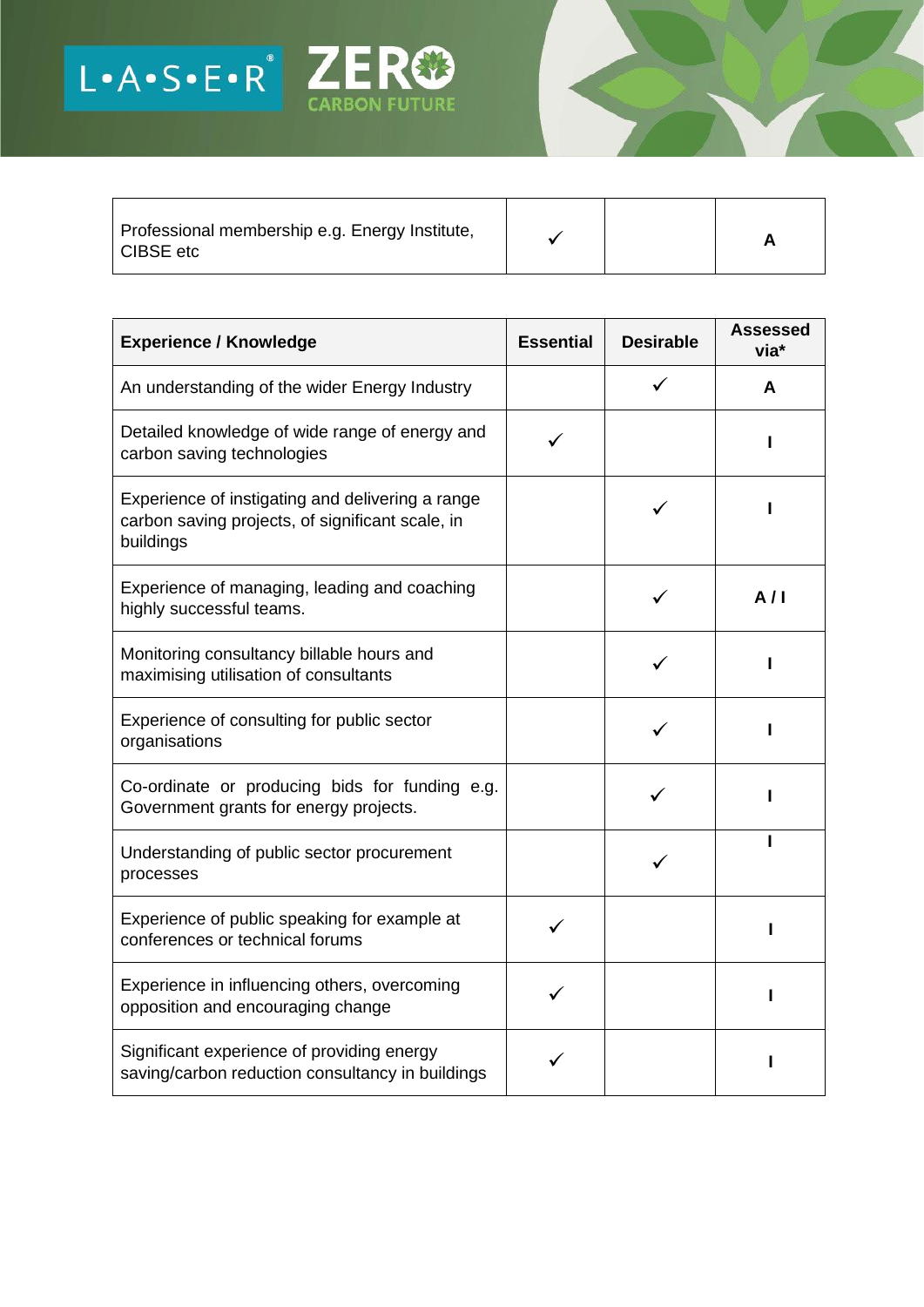

| <b>Skills / Abilities</b>                                                                                                                                               | <b>Essential</b> | <b>Desirable</b> | <b>Assessed</b><br>via* |
|-------------------------------------------------------------------------------------------------------------------------------------------------------------------------|------------------|------------------|-------------------------|
| Ability to lead a diverse team with varying skill sets<br>and functions                                                                                                 |                  |                  |                         |
| Good IT skills, particularly Microsoft Office<br>packages                                                                                                               |                  |                  |                         |
| Financial acumen and ability to monitor<br>performance through financial and KPI reporting                                                                              |                  |                  |                         |
| Problem solving both internally and for our<br>customers                                                                                                                |                  |                  |                         |
| Ability to produce consultancy outputs to<br>customers, such as business case, action plans<br>and programmes, of sufficient quality, on time and<br>within budget.     |                  |                  |                         |
| Demonstrable success of team leadership, either<br>through formal management responsibility or a<br>history of mentoring / supporting / developing<br>colleagues        |                  |                  | A/I                     |
| Exceptional presentation and communication skills<br>(both verbally and in written technical report<br>format).                                                         |                  |                  |                         |
| Organised and prioritises work to deliver against<br>multiple activities                                                                                                |                  |                  |                         |
| Resilient nature - able to overcome obstacles and<br>barriers and to maintain pace and momentum.                                                                        |                  |                  |                         |
| Commercially astute – possess the intellectual<br>curiosity, capacity and capability to analyse<br>complex issues, make well-judged decisions and<br>take timely action |                  |                  |                         |
| Creativity and innovation                                                                                                                                               | ✓                |                  |                         |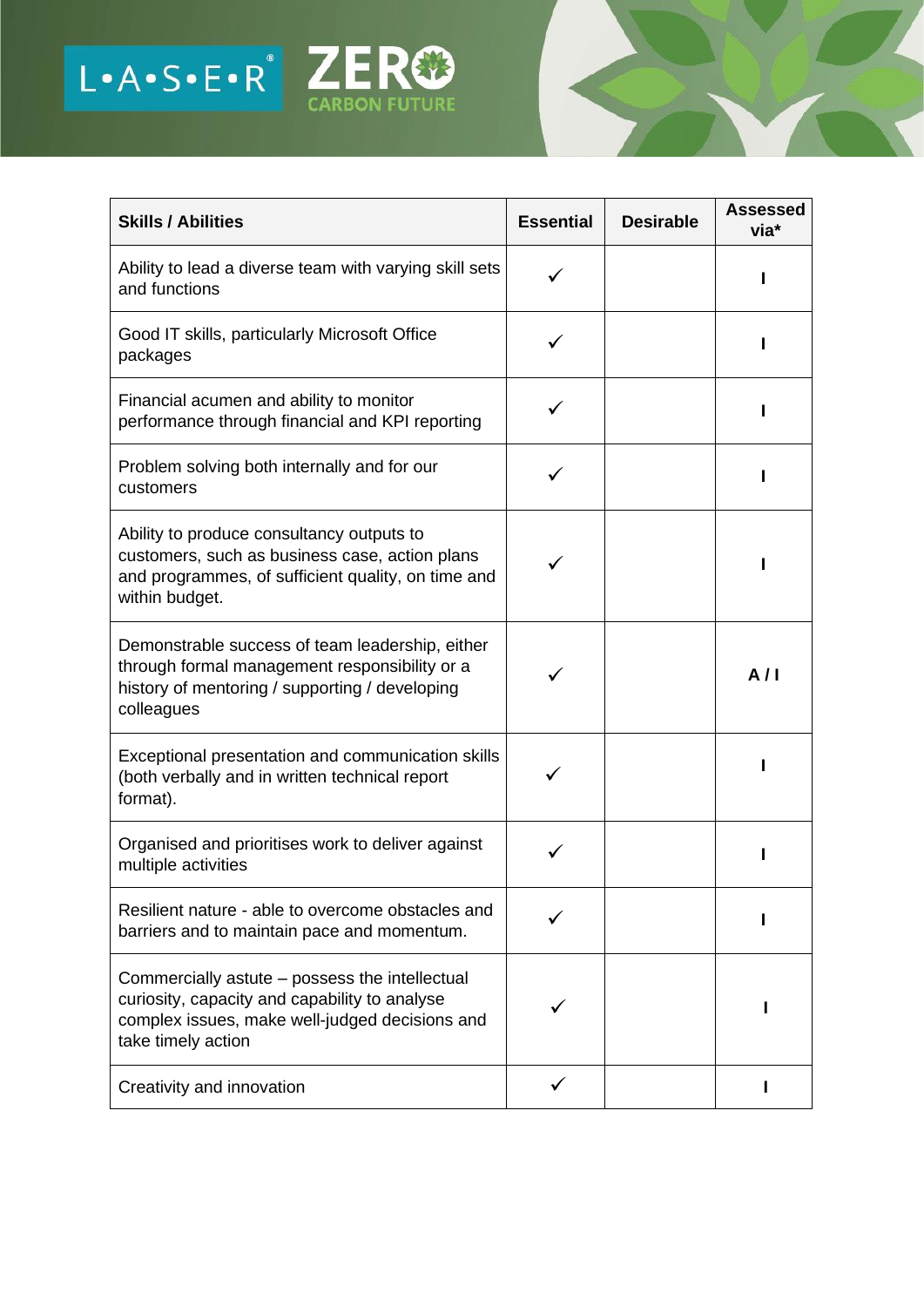

| <b>Additional Attributes</b>                                                                                                                     | <b>Essential</b> | <b>Desirable</b> | <b>Assessed</b><br>via* |
|--------------------------------------------------------------------------------------------------------------------------------------------------|------------------|------------------|-------------------------|
| Commitment to deliver Equality, Diversity and<br>Inclusivity in recruitment                                                                      |                  |                  |                         |
| Role model for Commercial Services values                                                                                                        |                  |                  |                         |
| Lead by example and set the standards that<br>support the image we want to project to our<br>customers, suppliers and colleagues.                |                  |                  |                         |
| Capability to think outside the box and look at the<br>bigger picture, bringing new ideas to the table and<br>proactive ways improve activities. |                  |                  |                         |
| Committed to continuous improvement and<br>personal development and actively seeks<br>feedback on performance                                    |                  |                  | A/I                     |

## **Code of conduct**

We expect our employees to act professionally at all times both internally in the way we treat our colleagues and business partners and externally in the image we project to our customers and suppliers.

## **We expect all our team members to :**

- $\checkmark$  Give our best we are empowered & have the autonomy to give our best every day; we are accountable for what we do, and we are comfortable with openness and challenge in the pursuit of improvement
- ✓ **Make a difference** we do the right thing on a difficult day; we are building on our legacy for success and we are making a difference for tomorrow
- $\checkmark$  **Freedom to thrive** our creative and adaptive thinking allows us to lead the way; we are curious and passionate, and we have the freedom to thrive
- $\checkmark$  **Everyone is valued** we look out for each other; we enjoy doing a good job together and everyone is valued